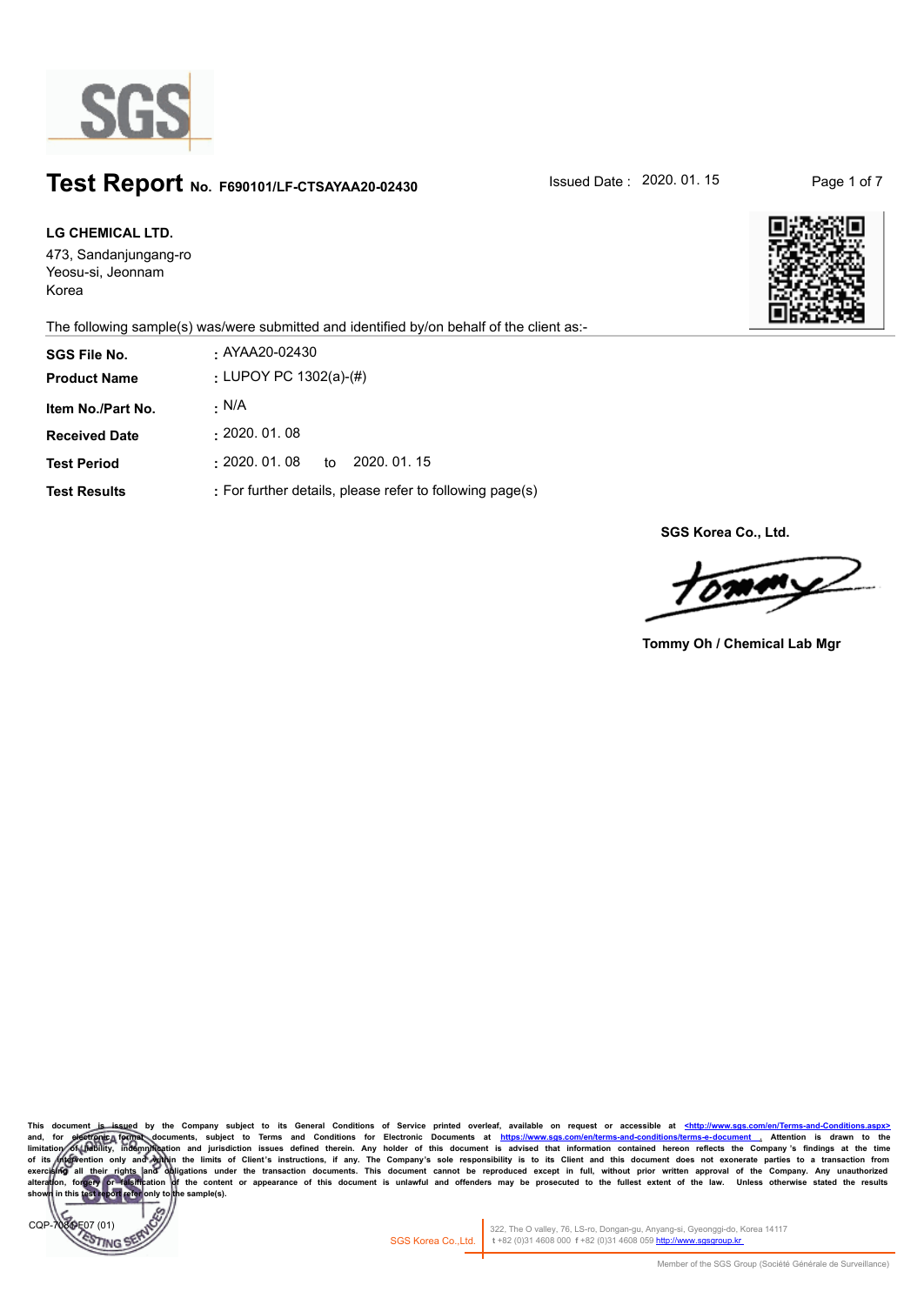

# **Test Report** No. F690101/LF-CTSAYAA20-02430 **Issued Date : 2020. 01. 15** Page 2 of 7

| Sample No.                | $:$ AYAA20-02430.001       |
|---------------------------|----------------------------|
| <b>Sample Description</b> | : LUPOY PC 1302(a)- $(\#)$ |
| Item No./Part No.         | : N/A                      |
| <b>Materials</b>          | : Polycarbonate            |

#### **Heavy Metals**

| <b>Test Items</b>            | Unit  | <b>Test Method</b>                                                                                                                                                                                                                   | <b>MDL</b>     | <b>Results</b> |
|------------------------------|-------|--------------------------------------------------------------------------------------------------------------------------------------------------------------------------------------------------------------------------------------|----------------|----------------|
| Cadmium (Cd)                 | mg/kg | With reference to IEC 62321-5:2013<br>(Determination of Cadmium by ICP-OES)                                                                                                                                                          | 0.5            | N.D.           |
| Lead (Pb)                    | mg/kg | With reference to IEC 62321-5:2013<br>(Determination of Lead by ICP-OES)                                                                                                                                                             | 5              | N.D.           |
| Mercury (Hg)                 | mg/kg | With reference to IEC 62321-4:2013<br>(Determination of Mercury by ICP-OES)                                                                                                                                                          | $\overline{2}$ | N.D.           |
| Hexavalent Chromium (Cr VI)* | mg/kg | With reference to IEC 62321-7-2:2017,<br>determination of Hexavalent Chromium by<br>Colorimetric Method using UV-Vis and<br>Microwave system and /or with reference to IEC<br>62321-5:2013, determination of Chromium by<br>ICP-OES. | 8              | N.D.           |

### **Flame Retardants-PBBs/PBDEs**

| <b>Test Items</b>       | Unit  | <b>Test Method</b>                                                               | <b>MDL</b> | <b>Results</b> |
|-------------------------|-------|----------------------------------------------------------------------------------|------------|----------------|
| Monobromobiphenyl       | mg/kg | With reference to IEC 62321-6:2015<br>(Determination of PBBs and PBDEs by GC-MS) | 5          | N.D.           |
| Dibromobiphenyl         | mg/kg | With reference to IEC 62321-6:2015<br>(Determination of PBBs and PBDEs by GC-MS) | 5          | N.D.           |
| Tribromobiphenyl        | mg/kg | With reference to IEC 62321-6:2015<br>(Determination of PBBs and PBDEs by GC-MS) | 5          | N.D.           |
| Tetrabromobiphenyl      | mg/kg | With reference to IEC 62321-6:2015<br>(Determination of PBBs and PBDEs by GC-MS) | 5          | N.D.           |
| Pentabromobiphenyl      | mg/kg | With reference to IEC 62321-6:2015<br>(Determination of PBBs and PBDEs by GC-MS) | 5          | N.D.           |
| Hexabromobiphenyl       | mg/kg | With reference to IEC 62321-6:2015<br>(Determination of PBBs and PBDEs by GC-MS) | 5          | N.D.           |
| Heptabromobiphenyl      | mg/kg | With reference to IEC 62321-6:2015<br>(Determination of PBBs and PBDEs by GC-MS) | 5          | N.D.           |
| Octabromobiphenyl       | mg/kg | With reference to IEC 62321-6:2015<br>(Determination of PBBs and PBDEs by GC-MS) | 5          | N.D.           |
| Nonabromobiphenyl       | mg/kg | With reference to IEC 62321-6:2015<br>(Determination of PBBs and PBDEs by GC-MS) | 5          | N.D.           |
| Decabromobiphenyl       | mg/kg | With reference to IEC 62321-6:2015<br>(Determination of PBBs and PBDEs by GC-MS) | 5          | N.D.           |
| Monobromodiphenyl ether | mg/kg | With reference to IEC 62321-6:2015<br>(Determination of PBBs and PBDEs by GC-MS) | 5          | N.D.           |
| Dibromodiphenyl ether   | mg/kg | With reference to IEC 62321-6:2015<br>(Determination of PBBs and PBDEs by GC-MS) | 5          | N.D.           |

This document is issued by the Company subject to its General Conditions of Service printed overleaf, available on request or accessible at <u><http://www.sgs.com/en/Terms-and-Conditions.aspx></u><br>and, for electronic format doc limitation of liability, indemnification and jurisdiction issues defined therein. Any holder of this document is advised that information contained hereon reflects the Company's findings at the time<br>of its intervention onl exercising all their rights and obligations under the transaction documents. This document cannot be reproduced except in full, without prior written approval of the Company. Any unauthorized<br>alteration, forgery or falsifi **shown in this test report refer only to the sample(s).**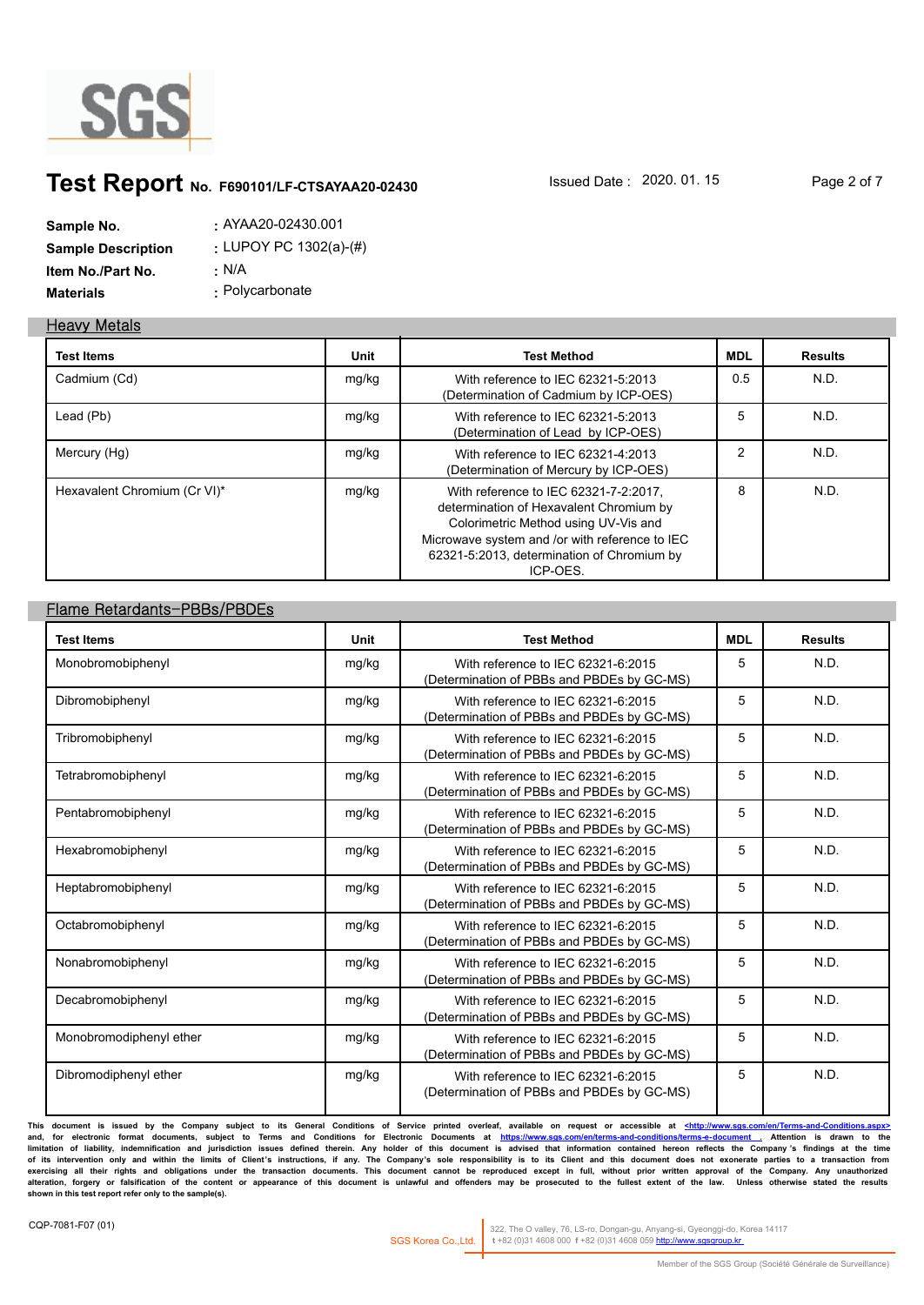

# **Test Report** No. F690101/LF-CTSAYAA20-02430 **Issued Date : 2020. 01. 15** Page 3 of 7

| Sample No.                | $:$ AYAA20-02430.001                     |
|---------------------------|------------------------------------------|
| <b>Sample Description</b> | : LUPOY PC 1302(a)- $\langle \# \rangle$ |
| Item No./Part No.         | ∴ N/A                                    |
| <b>Materials</b>          | : Polycarbonate                          |

#### **Flame Retardants-PBBs/PBDEs**

| <b>Test Items</b>        | Unit  | <b>Test Method</b>                                                               | <b>MDL</b> | <b>Results</b> |
|--------------------------|-------|----------------------------------------------------------------------------------|------------|----------------|
| Tribromodiphenyl ether   | mg/kg | With reference to IEC 62321-6:2015<br>(Determination of PBBs and PBDEs by GC-MS) | 5          | N.D.           |
| Tetrabromodiphenyl ether | mg/kg | With reference to IEC 62321-6:2015<br>(Determination of PBBs and PBDEs by GC-MS) | 5          | N.D.           |
| Pentabromodiphenyl ether | mg/kg | With reference to IEC 62321-6:2015<br>(Determination of PBBs and PBDEs by GC-MS) | 5          | N.D.           |
| Hexabromodiphenyl ether  | mg/kg | With reference to IEC 62321-6:2015<br>(Determination of PBBs and PBDEs by GC-MS) | 5          | N.D.           |
| Heptabromodiphenyl ether | mg/kg | With reference to IEC 62321-6:2015<br>(Determination of PBBs and PBDEs by GC-MS) | 5          | N.D.           |
| Octabromodiphenyl ether  | mg/kg | With reference to IEC 62321-6:2015<br>(Determination of PBBs and PBDEs by GC-MS) | 5          | N.D.           |
| Nonabromodiphenyl ether  | mg/kg | With reference to IEC 62321-6:2015<br>(Determination of PBBs and PBDEs by GC-MS) | 5          | N.D.           |
| Decabromodiphenyl ether  | mg/kg | With reference to IEC 62321-6:2015<br>(Determination of PBBs and PBDEs by GC-MS) | 5          | N.D.           |

#### **Phthalates**

| <b>Test Items</b>                  | Unit  | <b>Test Method</b>                          | <b>MDL</b> | <b>Results</b> |
|------------------------------------|-------|---------------------------------------------|------------|----------------|
| Di-(2-ethylhexyl) phthalate (DEHP) | mg/kg | With reference to IEC 62321-8 ; 2017, GC/MS | 50         | N.D.           |
| Di-butyl phthalate (DBP)           | mg/kg | With reference to IEC 62321-8 ; 2017, GC/MS | 50         | N.D.           |
| Benzyl butyl phthalate (BBP)       | mg/kg | With reference to IEC 62321-8 ; 2017, GC/MS | 50         | N.D.           |
| Di-isobutyl phthalate (DIBP)       | mg/kg | With reference to IEC 62321-8 ; 2017, GC/MS | 50         | N.D.           |

#### **Halogen Content**

| <b>Test Items</b> | Unit  | <b>Test Method</b>                  | <b>MDL</b> | <b>Results</b> |
|-------------------|-------|-------------------------------------|------------|----------------|
| Bromine(Br)       | mg/kg | With reference to EN 14582:2016, IC | 30         | N.D.           |
| Chlorine(CI)      | mg/kg | With reference to EN 14582:2016, IC | 30         | N.D.           |
| Fluorine(F)       | mg/kg | With reference to EN 14582:2016, IC | 30         | N.D.           |
| lodine(I)         | mg/kg | With reference to EN 14582:2016, IC | 50         | N.D.           |

This document is issued by the Company subject to its General Conditions of Service printed overleaf, available on request or accessible at <u><http://www.sgs.com/en/Terms-and-Conditions.aspx></u><br>and, for electronic format doc limitation of liability, indemnification and jurisdiction issues defined therein. Any holder of this document is advised that information contained hereon reflects the Company's findings at the time<br>of its intervention onl exercising all their rights and obligations under the transaction documents. This document cannot be reproduced except in full, without prior written approval of the Company. Any unauthorized<br>alteration, forgery or falsifi **shown in this test report refer only to the sample(s).**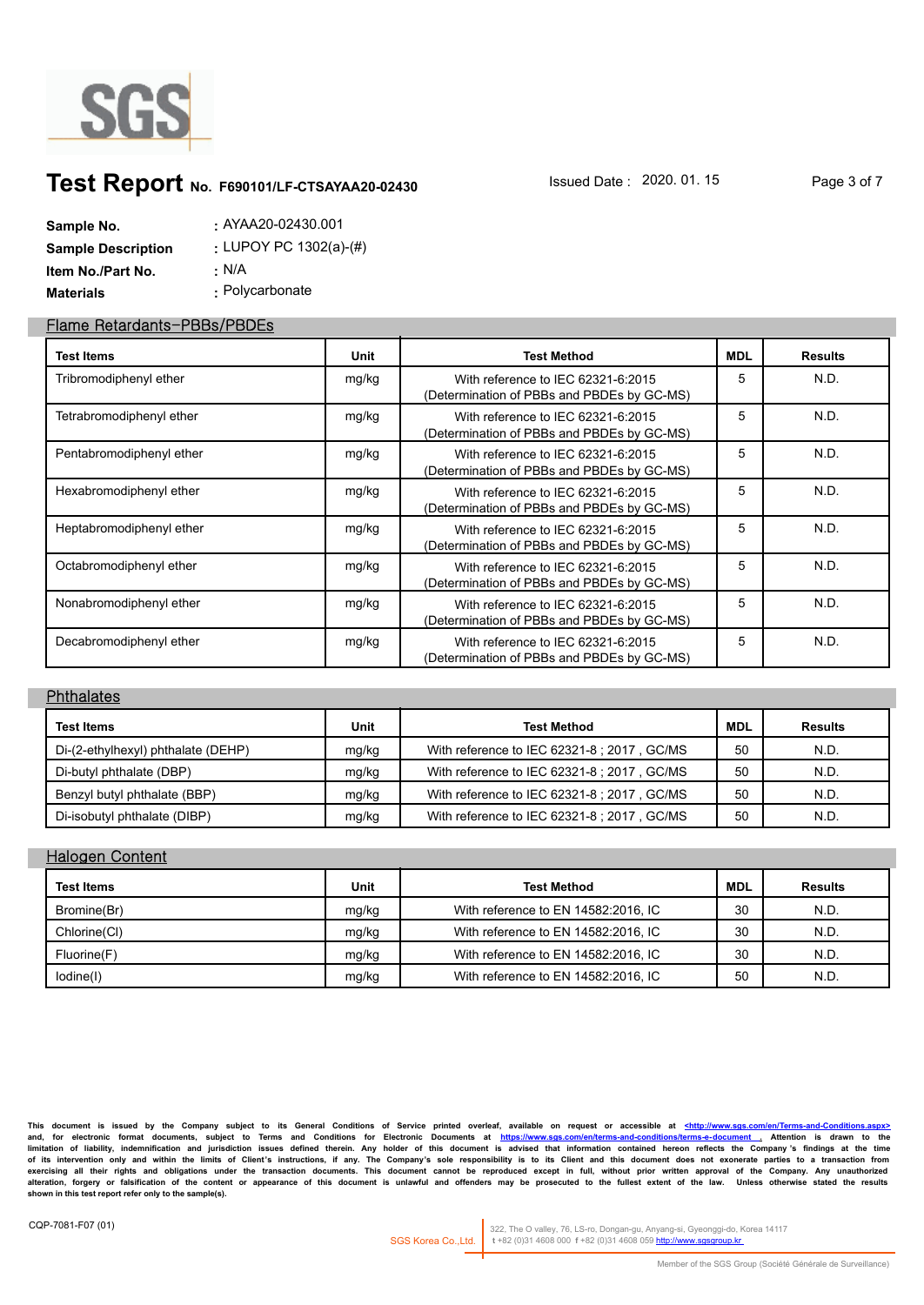

# **Test Report** No. F690101/LF-CTSAYAA20-02430 **Issued Date : 2020. 01. 15** Page 4 of 7

- (1) N.D. = Not detected.(<MDL) NOTE:
- $(2)$  mg/kg = ppm
	- (3) MDL = Method Detection Limit
	- $(4) 5$  No regulation
	- (5) Negative = Undetectable / Positive = Detectable
	- (6) \*\* = Qualitative analysis (No Unit)
	- (7)  $*$  = a. The result of Hexavalent Chromium (Cr(VI)) is "ND" as the result of Chromium (Cr) is "ND", and confirmation test of Hexavalent Chromium (Cr(VI)) is not required.
		- b. If the Chromium (Cr) content is greater than the MDL of Hexavalent Chromium (Cr(VI)), confirmation test of Hexavalent Chromium (Cr(VI)) is required.
	- (8) The results shown in this test report refer only to the sample(s) tested unless otherwise stated.
		- This test report is not related to Korea Laboratory Accreditation Scheme .



**This document is issued by the Company subject to its General Conditions of Service printed overleaf, available on request or accessible at <http://www.sgs.com/en/Terms-and-Conditions.aspx>** and, for electronic format documents, subject to Terms and Conditions for Electronic Documents at https://www.sgs.com/en/terms-and-conditions/terms-e-document . Attention is drawn to the<br>Iimitation of liability, indemnific of its intervention only and within the limits of Client's instructions, if any. The Company's sole responsibility is to its Client and this document does not exonerate parties to a transaction from<br>exercising all their ri alteration, forgery or falsification of the content or appearance of this document is unlawful and offenders may be prosecuted to the fullest extent of the law. Unless otherwise stated the results **shown in this test report refer only to the sample(s).**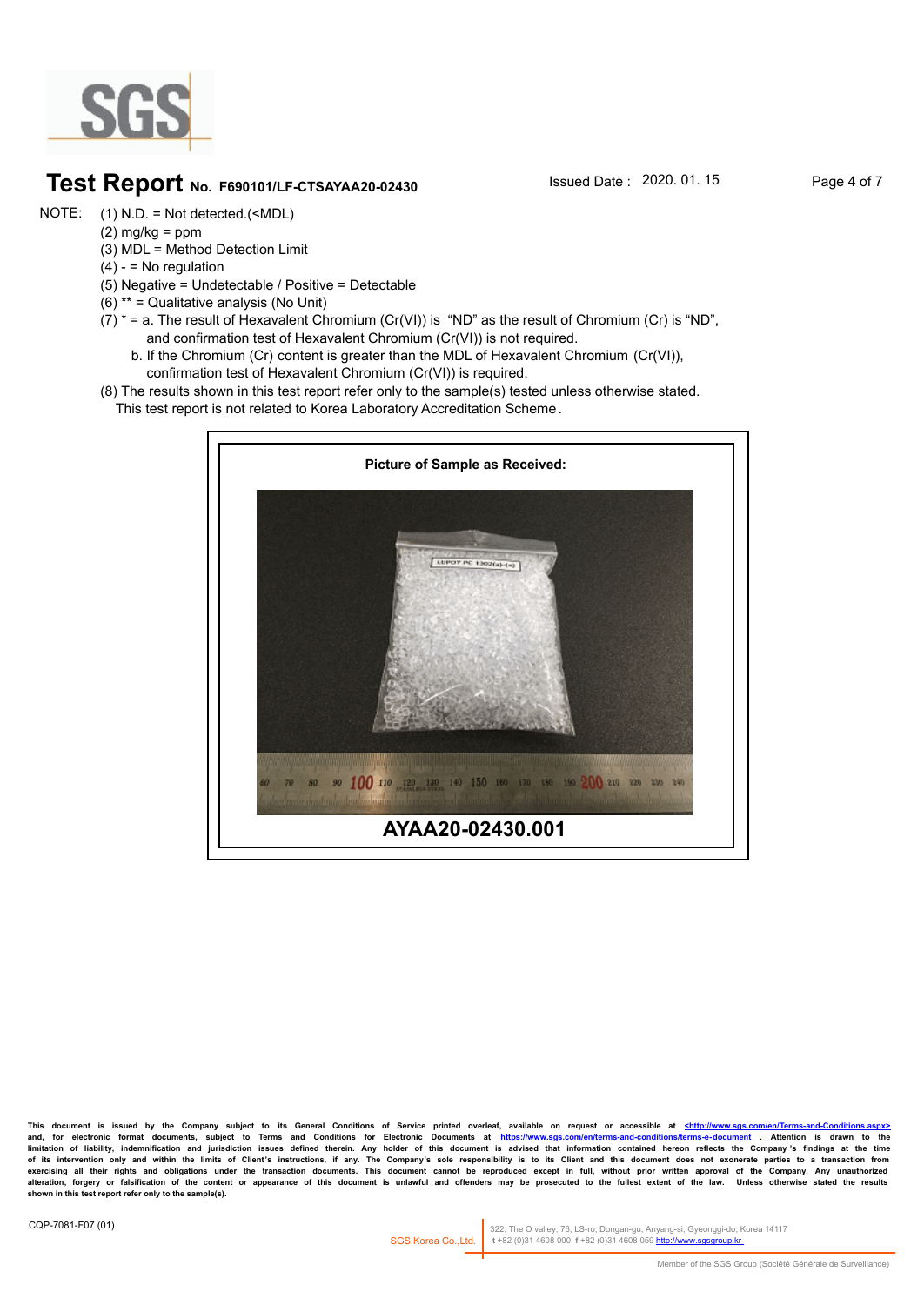

### **Test Report** No. F690101/LF-CTSAYAA20-02430 **Issued Date : 2020. 01. 15** Page 5 of 7

# **Testing Flow Chart for RoHS:Cd/Pb/Hg/Cr6+ /PBBs&PBDEs Testing**



**The samples were dissolved totally at the acid digestion step of the above flow chart for Cd,Pb,Hg Section Chief : Timothy Jeon**

**This document is issued by the Company subject to its General Conditions of Service printed overleaf, available on request or accessible at <http://www.sgs.com/en/Terms-and-Conditions.aspx>** and, for electronic format documents, subject to Terms and Conditions for Electronic Documents at https://www.sgs.com/en/terms-and-conditions/terms-e-document . Attention is drawn to the<br>Iimitation of liability, indemnific of its intervention only and within the limits of Client's instructions, if any. The Company's sole responsibility is to its Client and this document does not exonerate parties to a transaction from<br>exercising all their ri alteration, forgery or falsification of the content or appearance of this document is unlawful and offenders may be prosecuted to the fullest extent of the law. Unless otherwise stated the results **shown in this test report refer only to the sample(s).**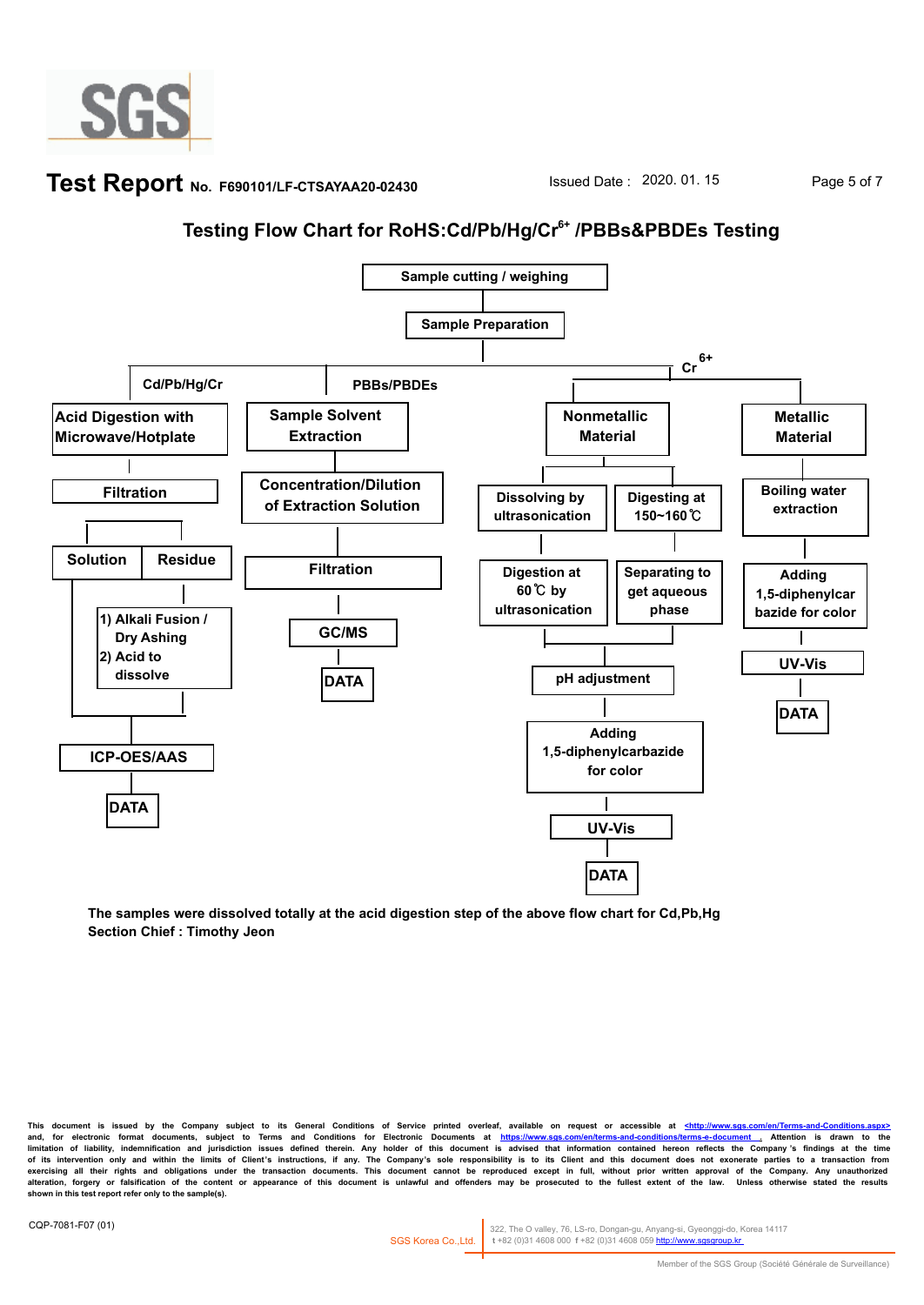

**Test Report** No. F690101/LF-CTSAYAA20-02430 **Issued Date : 2020. 01. 15** Page 6 of 7

### **Flow Chart for Halogen Test**



**This document is issued by the Company subject to its General Conditions of Service printed overleaf, available on request or accessible at <http://www.sgs.com/en/Terms-and-Conditions.aspx>** and, for electronic format documents, subject to Terms and Conditions for Electronic Documents at https://www.sgs.com/en/terms-and-conditions/terms-e-document . Attention is drawn to the<br>Iimitation of liability, indemnific of its intervention only and within the limits of Client's instructions, if any. The Company's sole responsibility is to its Client and this document does not exonerate parties to a transaction from<br>exercising all their ri alteration, forgery or falsification of the content or appearance of this document is unlawful and offenders may be prosecuted to the fullest extent of the law. Unless otherwise stated the results **shown in this test report refer only to the sample(s).**